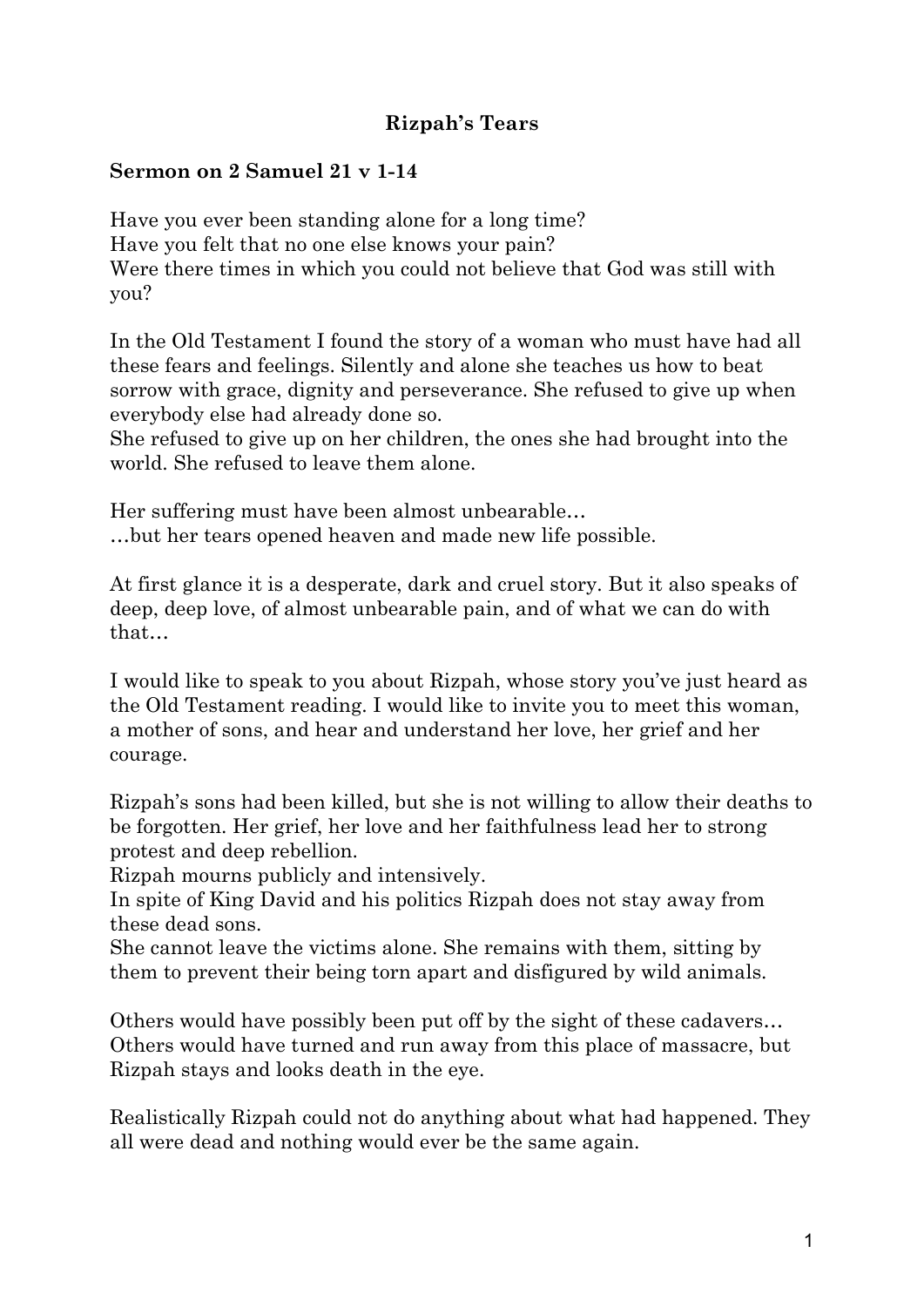But in Rizpah's mind there is something very different going on from what is in the minds of those around King David. Not only did they kill innocent people, but also they take their revenge far beyond death, for in Rizpah's world the souls of those who were not properly buried would never find peace in death...

They'd be punished and remain restless forever.

It is only with her love and her tears that Rizpah breaks through the evil course of hate, injustice and violence. And while the powerful return to their everyday business, she remains in her mourning and thus protests against their cruelty.

Rizpah remembers the victims.

She shows her pain and hurt, and lets her tears flow.

And nobody who meets her can pass by without being involved and touched. Nobody would later be able to say that they had not noticed or seen the inhuman sacrifice.

There are two entirely different images of God in our story. Not two Gods, but two very different ways of thinking about God.

One is the image of God, which King David seems to live with:

A God who stands for law and order, who divides his people into good or bad, who gives rewards or punishes... who takes interest in revenge and reparation.

This image of God has been abused so often in the history of humankind. Far too often it had been used to confirm the politics of the powerful; and whoever was not living and thinking in conformity to their ideas and aims was accused, bitterly punished and cruelly persecuted and destroyed. That is a terrible image of God, who would always seek for revenge and a most dubious justice.

For some reason some people seem to agree with this or even long for it...? Maybe such an image of God is an attempt to achieve stability and organize law and order in a world that so often seems so complicated and frightening.

Yet this image of God is never a biblical one. It could only arise as an enormous misunderstanding of God and his relationship with his creation.

And it is not at all the image of God, which Jesus has shown us. In him and in numerous stories in the Old and New Testaments we meet a

God who does not ask for revenge but who forgives. We meet a God who is not waiting for attempts at reparation, but who is simply waiting for a small sign of mercy.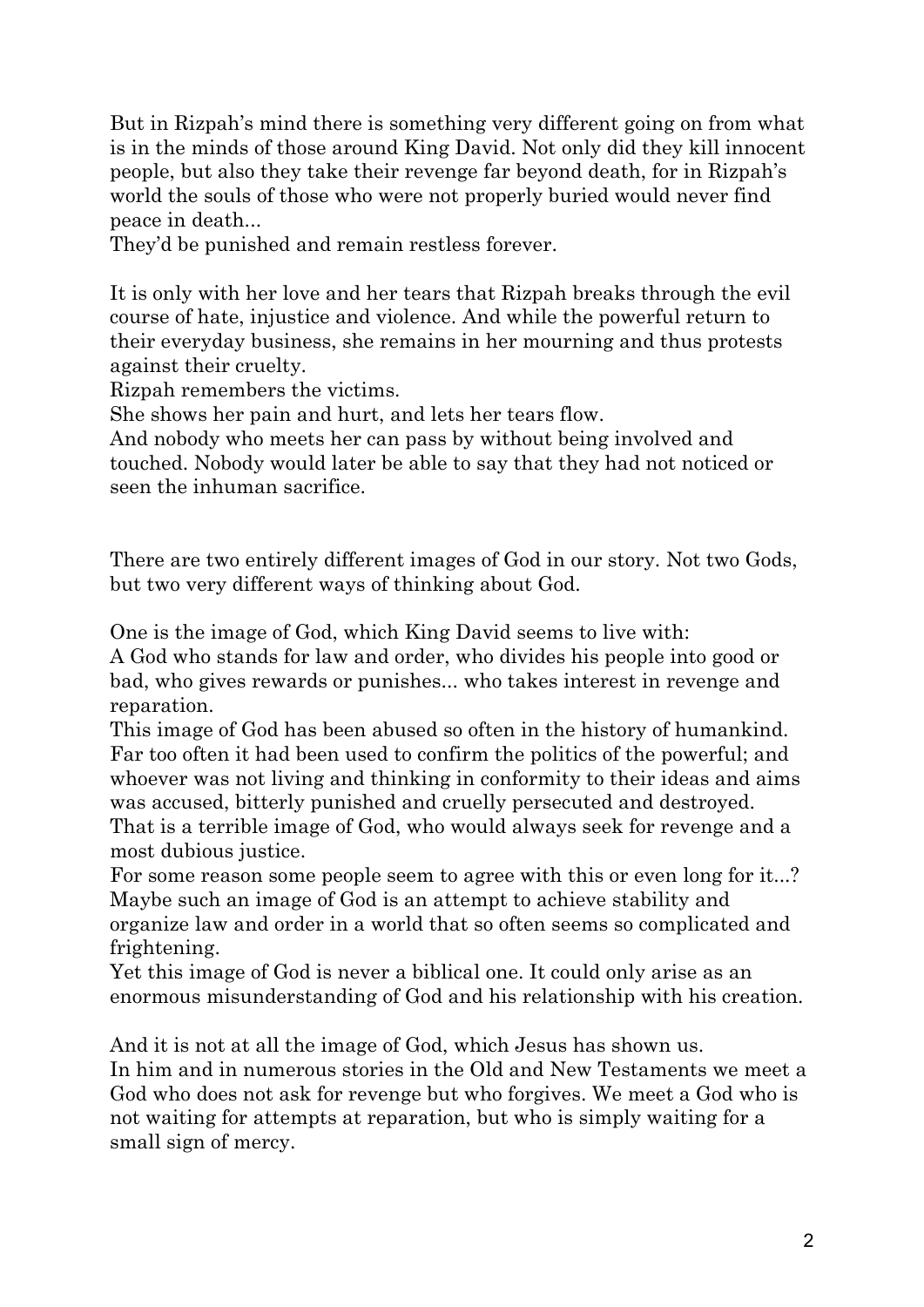Jesus has always made sure that no matter how our lives have been, the first and most important word God would always offer to us in a world of fear and sin, is a word of understanding and forgiveness.

And with his life Jesus has at all times shown that the God whom we meet and experience in him is a God, who is influenced by the life of human beings, who can be deeply touched, who is involved in our stories, with our tears and through our pain.

God is not far away, untouchable beyond the world's and people's fate. God is always on the side of those who suffer, who grieve and hurt; and God is on the side of the victims - and in the end becomes a victim himself...

God, who in Jesus was nailed to the cross, experiences what the victims of King David do: his body is not left alone, handed over to be forever forgotten.

He as well – at his cross and beside his grave – is given the friendship and solidarity of women who cry and wail and who are not willing to leave him with the dead but who remember his life for those who live.

His body as well is cared for by the women, because he shall not remain forgotten but will live on in the memory and history of men and women at all times.

However the image Rizpah has of God is very hidden...

..it can in fact only be guessed:

It is similar to the God of Jesus, who does not want human dignity dragged through the muck, who does not want victims & revenge but simply signs of mercy.

Rizpah's mourning is enormous.

She is living all the way through it; she is facing the deepest pain and despair that a human being can bear...

And I believe this is the only way, after the cruel loss of her children that she can try to find a way back to life.

In Rizpah's mourning I find tremendous motherly love, and also enormous human rage and pain. What she does is a powerful rebellion and a desperate speechless protest against what had happened.

Rizpah's God – and the God of Jesus – cannot really prevent humans from killing, hurting and suffering... But: God can give the powerful will to show the unspeakable pain it causes and to condemn such injustice. He can empower us to live out our grief and express a protest that cannot be ignored.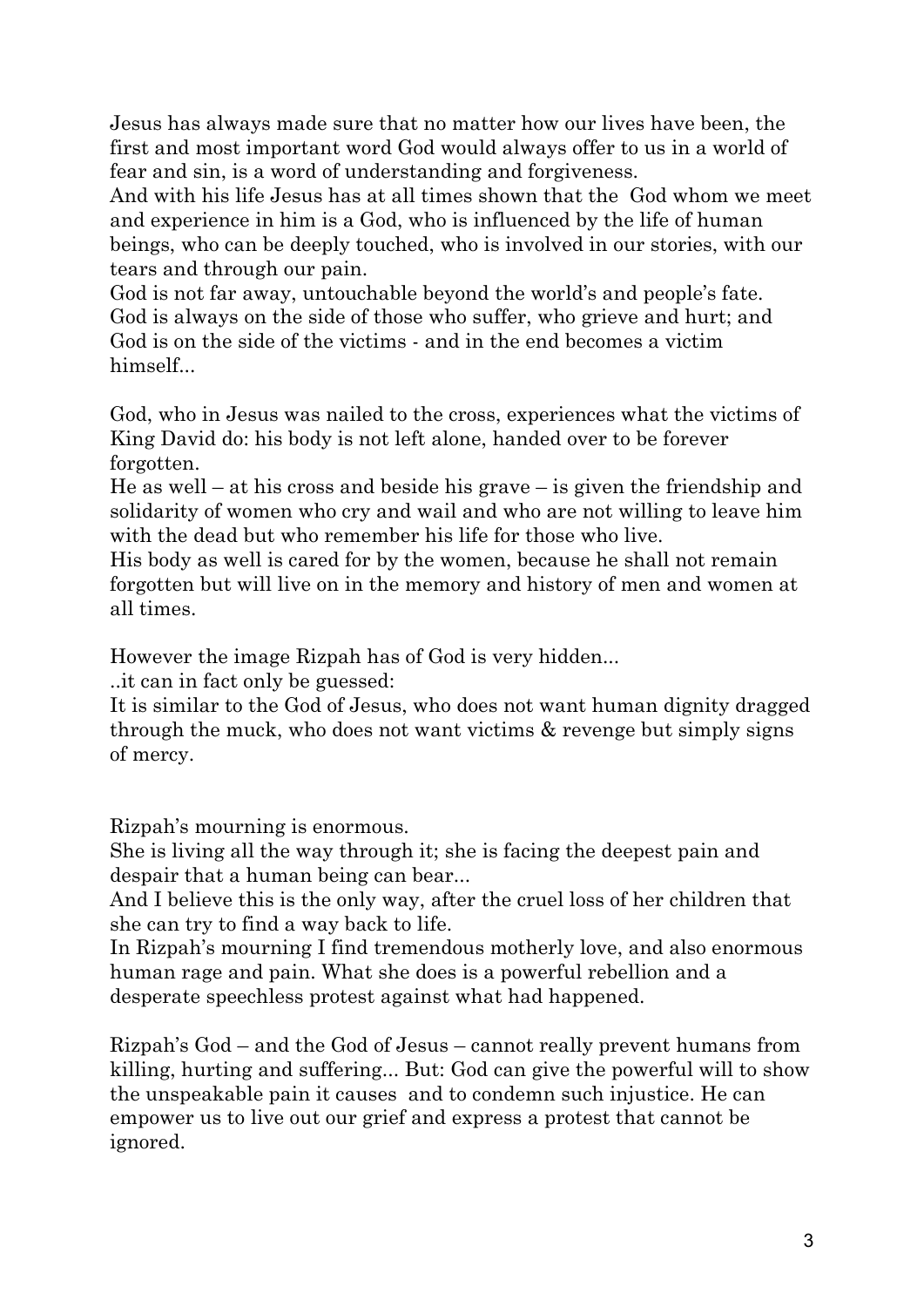Rizpah's mourning, as far as I can see, is the only act of humanity in this story of revenge around King David. Her mourning is the last and only possibility to react against such inexpressible pain and disgraceful cruelty...

In the story we hear that after 3 years of drought it starts raining again, God cares for the future of the land…

Why is that?

Is it the mourning of Rizpah and the tears she sheds that can open heaven and make new life possible? I guess so… I guess this would be the way Rizpah's story would want to be understood.

I certainly don't think that it rained again, because revenge is taken by the Gibeonites…!

In any case this rain can be seen as a symbol:

it stands for new life, for renewal and resurrection. It implies future and openness, relationships which can succeed… lives that can be lived, emotions that need to be expressed.

Rain stands for injuries which can seem unbearable and never ending at times, but in the end can heal. Rain stands for hurt and pain that can be overcome and doesn't have to overshadow our lives forever.

In Rizpah's story it is her tears, her mourning and protesting that can open heaven: Her tears flow...

Her pain turns into public protest for the sake of God and his people, for humanity and for the future of humanity…

What makes all the difference in this story and lets rain fall again is this speechless protest of a single suffering woman against inhuman politics. What really makes a difference is Rizpah's rebellion against forgetting what had happened.

Rizpah's mourning, her rebellion against pain and death, are not her own little private affair; they change the world – of her days. She doesn't quietly withdraw and weep secretly, but shows her strong emotions, forces them upon the king and his politics, and so accomplishes growth and new beginnings for her country and her people.

I love Rizpah's story… have loved it and lived with it over the years. And I want to learn from it over and over again.

I want to learn to show my feelings, express my pain, share my despair and stand up against injustice and violence in my own humble way – with the